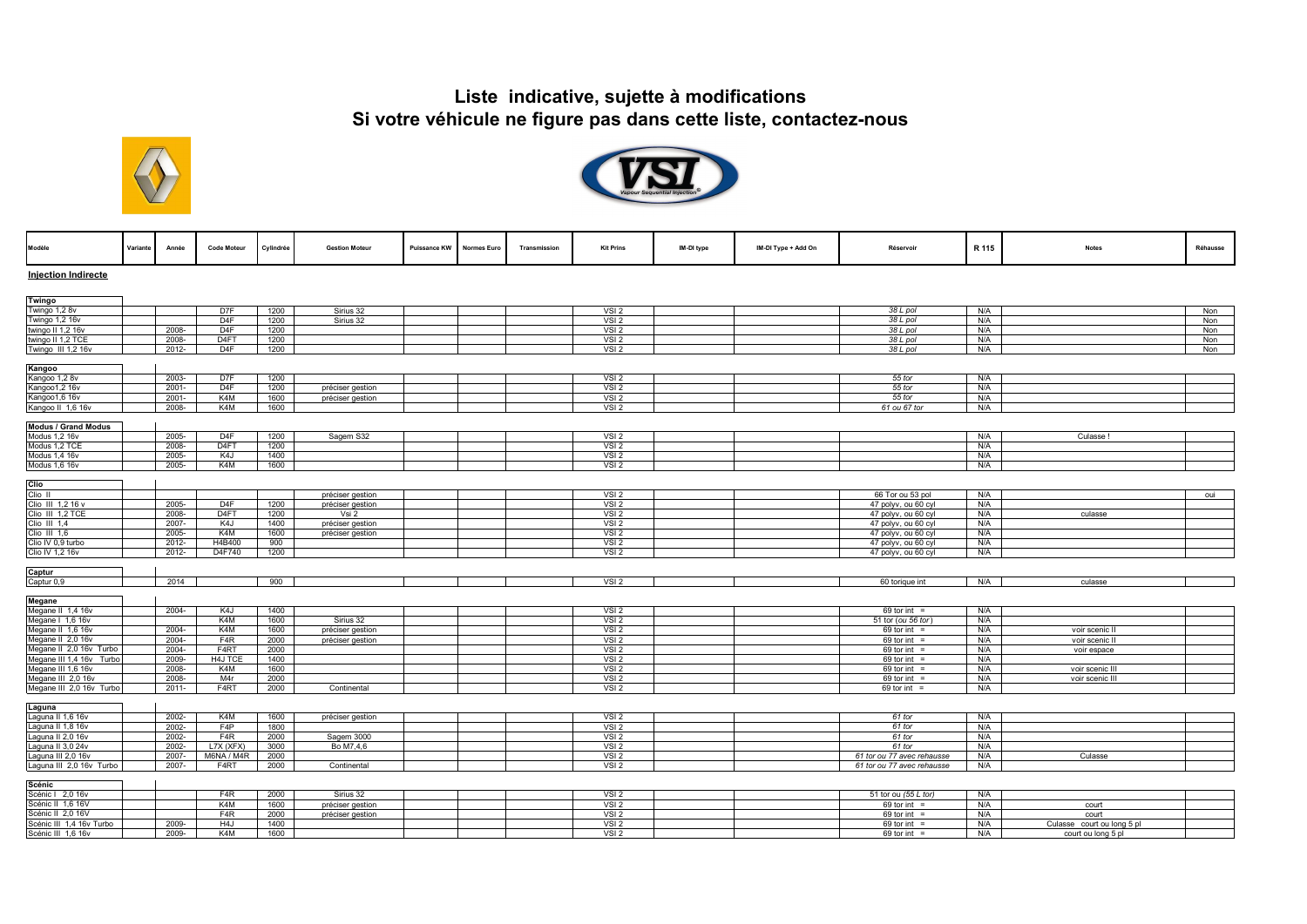



| Modèle             | <b>Variante</b> | Année | <b>Code Moteur</b> | Cylindrée | <b>Gestion Moteur</b> | Puissance KW Normes Euro | Transmission | <b>Kit Prins</b> | IM-DI type | IM-DI Type + Add On | Réservoir  | R 115 | <b>Notes</b>                  | Réhausse |
|--------------------|-----------------|-------|--------------------|-----------|-----------------------|--------------------------|--------------|------------------|------------|---------------------|------------|-------|-------------------------------|----------|
| Scénic III 2.0 16y |                 | 2009- | MAR                | 2000      |                       |                          |              | VCI'             |            |                     | 69 tor int |       | court ou long 5 pl<br>Culasse |          |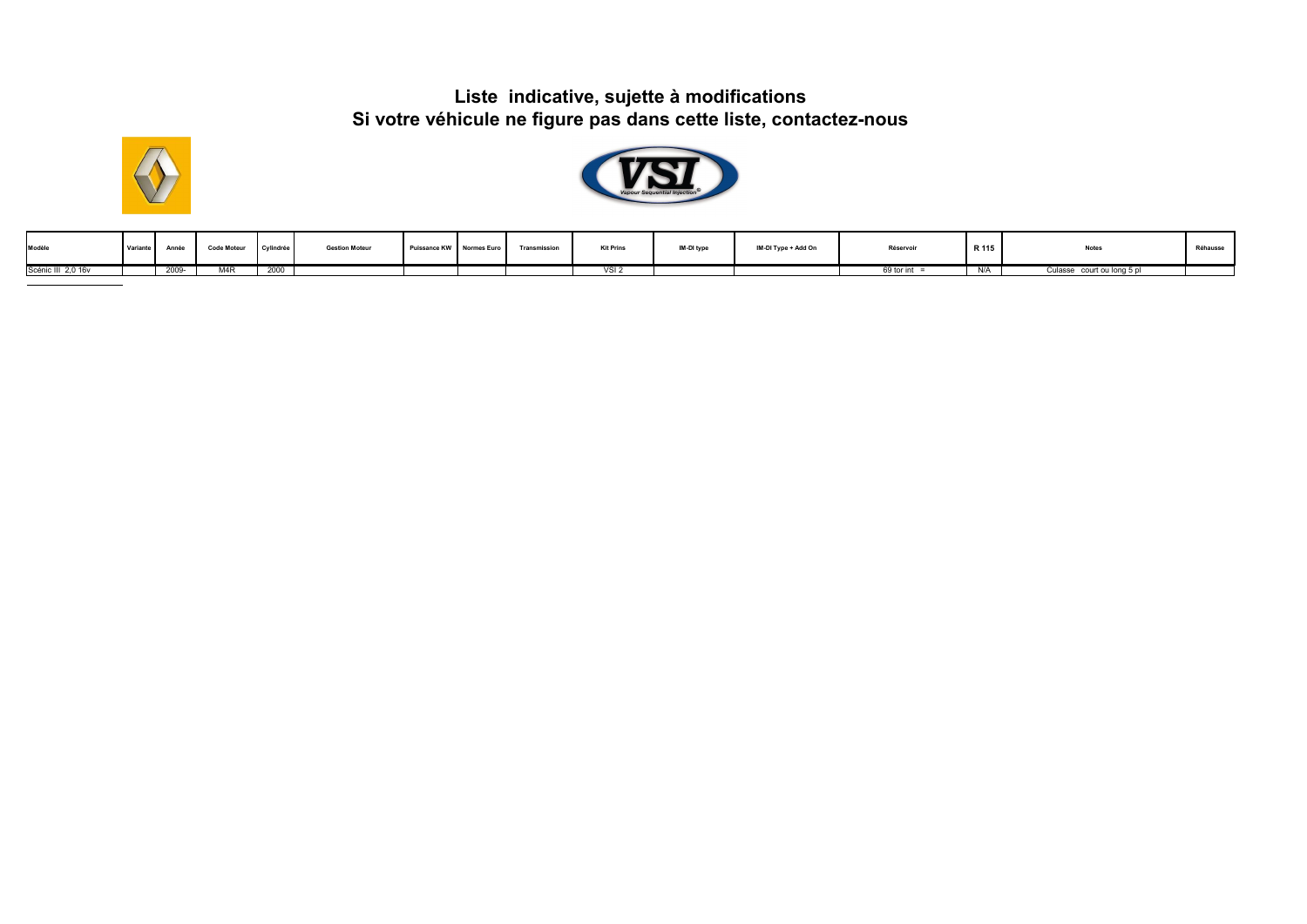



| Modèle                                       | Variante | Année     | <b>Code Moteur</b>            | Cylindrée | <b>Gestion Moteur</b> | Puissance KW Normes Euro | Transmission | <b>Kit Prins</b> | IM-DI type | IM-DI Type + Add On | Réservoir                         | R 115 | <b>Notes</b>                  | Réhausse |
|----------------------------------------------|----------|-----------|-------------------------------|-----------|-----------------------|--------------------------|--------------|------------------|------------|---------------------|-----------------------------------|-------|-------------------------------|----------|
|                                              |          |           |                               |           |                       |                          |              |                  |            |                     |                                   |       |                               |          |
| Safrane<br>Safrane 3,0 24v                   |          | 1992/1996 | L7X (XFZ)                     | 3000      |                       |                          |              | VSI <sub>2</sub> |            |                     | 85 cyl ou 77 stako                | N/A   |                               |          |
| Safrane 5 cyl                                |          |           | N7U                           | 2500      | Bo M 4,4              |                          |              | VSI2             |            |                     | 85 cyl                            | N/A   |                               |          |
|                                              |          |           |                               |           |                       |                          |              |                  |            |                     |                                   |       |                               |          |
| <b>Fluence</b>                               |          |           |                               |           |                       |                          |              |                  |            |                     |                                   |       |                               |          |
| Fluence 1,6 16v                              |          | $2010 -$  | K <sub>4</sub> M              | 1600      |                       |                          |              | VSI2             |            |                     | 61L                               | N/A   |                               |          |
| Fluence 2,0 16v                              |          | $2010 -$  | M <sub>4</sub> R              | 2000      |                       |                          |              | VSI <sub>2</sub> |            |                     | 61L                               | N/A   | Culasse                       |          |
| <b>Avantime</b>                              |          |           |                               |           |                       |                          |              |                  |            |                     |                                   |       |                               |          |
| Avantime 2,0 16v turbo                       |          | $2001 -$  | F <sub>4</sub> R <sub>T</sub> | 2000      |                       |                          |              | VSI <sub>2</sub> |            |                     | 61 tor + suspension !!            | N/A   | voir kit Espace IV            |          |
| Avantime 3,0 24v                             |          | $2001 -$  | L7X (XFX)                     | 3000      |                       |                          |              | VSI2             |            |                     | 61 tor + suspension !!            | N/A   |                               |          |
| Velsatis<br>Velsatis 2,0 turbo               |          |           |                               |           |                       |                          |              |                  |            |                     |                                   |       |                               |          |
|                                              |          | 2003-     |                               | 2000      |                       |                          |              | VSI <sub>2</sub> |            |                     | 77 tor int                        | N/A   | voir kit Espace IV            |          |
| Velsatis 3,5 V6                              |          | 2003-     |                               | 3500      | Hit Hi-EWR 20         |                          |              | VSI2             |            |                     | 77 tor int                        | N/A   | Culasse sensible              |          |
| <b>Trafic</b>                                |          |           |                               |           |                       |                          |              |                  |            |                     |                                   |       |                               |          |
| <b>Trafic 2,0 16v</b>                        |          |           | F <sub>4</sub> R              | 2000      |                       |                          |              | VSI2             |            |                     | 67 tor dessous ou cylindrique     | N/A   |                               |          |
| Koleos                                       |          |           |                               |           |                       |                          |              |                  |            |                     |                                   |       |                               |          |
| Koleos   2,5                                 |          | 2008-2010 | QR25DE                        | 2500      | Hitachi               |                          |              | VSI2             |            |                     | 83 L tor                          | N/A   | huileur                       |          |
| Espace<br>Espace III 2,0 16v                 |          |           |                               |           |                       |                          |              |                  |            |                     |                                   |       |                               |          |
|                                              |          | 1998-2002 | F4R                           | 2000      | Rénix                 |                          |              | VSI2             |            |                     | 55 ou 61 tor (long) Pattes de 5cm | N/A   | attention garde au sol        |          |
| Espace II 3,0 V6 12v                         |          | 1996-1997 | Z7X                           | 3000      | Rénix                 |                          |              | VSI2             |            |                     | 55 ou 61 tor (long) Pattes de 5cm | N/A   | attention garde au sol        |          |
| Espace III 3,0 V6 24v<br>Espace IV 2,0 turbo |          | 1998-     | LTX (XFZ)                     | 3000      | Bo M 7,0              |                          |              | VSI2             |            |                     | 55 ou 61 tor (long) Pattes de 5cm | N/A   | attention garde au sol        |          |
|                                              |          | 2003-     | F <sub>4</sub> R <sub>T</sub> | 2000      |                       |                          |              | VSI <sub>2</sub> |            |                     | 67 tor                            | N/A   |                               |          |
| Espace IV 3,5 V6                             |          | 2003-     |                               | 3500      | Hit Hi-EWR 20         |                          |              | VSI2             |            |                     | 67 tor                            | N/A   | Culasse sensible en usage dur |          |

### **Injection directe**

#### **le code moteur et la gestion moteur sont importants pour des questions de compatibilité**

| Captur            |           | 2016-2020 1.2 TCe120 H5F | 1200 | Continental EMS3155                            | 88      | Euro 6   | MT/AT | VSI-2.0 DI LPG | GEN2 IM 6 cyl type 3 | IM 6 cyl type 3 | 60L  | oui      |  |
|-------------------|-----------|--------------------------|------|------------------------------------------------|---------|----------|-------|----------------|----------------------|-----------------|------|----------|--|
| Captur            |           | 2016-2020 1.2 TCe120 H5F | 1200 | Continental EMS3155                            | 88      | Euro 6   | MT/AT | VSI-2.0 DI LPG | GEN2 IM 6 cyl type 3 | IM 6 cyl type 3 | N.A. | oui      |  |
| Captur            |           | 2019-2020 1.3 TCe130 H5H | 1300 | Conti EMS3160 / EMS3161                        | 96      | Euro 6   | MT/AT | VSI-3 DI LPG   | N.A.                 | N.A.            | N.A. | non      |  |
| Captur            |           | 2019-2020 1.3 TCe150 H5H | 1300 | Conti EMS3160 / EMS3161                        | 110     | Euro 6   | MT/AT | VSI-3 DI LPG   | N.A.                 | N.A.            | N.A. | non      |  |
|                   |           |                          |      |                                                |         |          |       |                |                      |                 |      |          |  |
| Clio IV           |           | 2013-2020 1.2 TCe120 H5F | 1200 | Continental EMS3155                            | 88      | Furo 6   | MT/AT | VSI-2.0 DI LPG | GEN2 IM 6 cvl type 3 | IM 6 cyl type 3 | N.A. | oui      |  |
| Clio V            |           | 2019-2020 1.3 TCe130 H5H | 1300 | Conti EMS3160 / EMS3161                        | 96      | Euro 6   | MT/AT | VSI-3 DI LPG   | N.A.                 | N.A.            | N.A. | non      |  |
|                   |           |                          |      |                                                |         |          |       |                |                      |                 |      |          |  |
| <b>Espace</b>     | 2017-2020 | M5P                      | 1800 | Hitachi HI-BED501-309<br>237103569S-237103561S | 165     | Euro 6   | MT/AT | VSI-3 DI LPG   | N.A.                 | N.A.            | N.A. | en cours |  |
|                   |           |                          |      |                                                |         |          |       |                |                      |                 |      |          |  |
| <b>Fluence</b>    |           | 2016-2018 1.2 TCe130 H5F | 1200 | Continental EMS3155                            | Q7      | N.A.     | MT/AT | VSI-2.0 DI LPG | GEN2 IM 6 cvl type 3 | N.A.            | N.A. | oui      |  |
|                   |           |                          |      |                                                |         |          |       |                |                      |                 |      |          |  |
| Kadjar            |           | 2015-2020 1.2 TCe130 H5F | 1200 | Continental EMS3155                            | 96      | Euro 6   | MT/AT | VSI-2.0 DI LPG | GEN2 IM 6 cvl type 3 | IM 6 cyl type 3 | N.A. | oui      |  |
| Kadjar            |           | 2018-2020 1.3 TCe140 H5H | 1300 | Conti EMS3160 / EMS3161                        | 103     | Euro 6   | MT/AT | VSI-3 DI LPG   | N.A.                 | N.A.            | N.A. | non      |  |
| Kadjar            |           | 2018-2020 1.3 TCe160 H5H | 1300 | Conti EMS3160 / EMS3161                        | 117     | Euro 6   | MT/AT | VSI-3 DI LPG   | N.A.                 | N.A.            | N.A. | non      |  |
|                   |           |                          |      |                                                |         |          |       |                |                      |                 |      |          |  |
| Kangoo            |           | 2013-2020 1.2 TCe115 H5F | 1200 | Continental EMS3150                            | 84      | Euro 5/6 | MT/AT | VSI-2.0 DI LPG | GEN2 IM 6 cyl type 3 | IM 4 cyl type 3 | N.A. | oui      |  |
| Kangoo            |           | 2013-2020 1.2 TCe115 H5F | 1200 | Continental EMS3155                            | 84      | Euro 5/6 | MT/AT | VSI-2.0 DI LPG | GEN2 IM 6 cyl type 3 | IM 6 cyl type 3 | N.A. | oui      |  |
|                   |           |                          |      |                                                |         |          |       |                |                      |                 |      |          |  |
| <b>Megane III</b> |           | 2013-2020 1.2 TCe130 H5F | 1200 | Continental EMS3155                            | 97      | Euro 6   | MT/AT | VSI-2.0 DI LPG | GEN2 IM 6 cyl type 3 | IM 6 cyl type 3 | N.A. | oui      |  |
| Megane III        |           | 2012-2020 1.2 TCe115 H5F | 1200 | Continental EMS3150                            | 85      | Euro 5   | MT/AT | VSI-2.0 DI LPG | GEN2 IM 6 cyl type 3 | IM 4 cyl type 3 | N.A. | oui      |  |
| Megane IV         |           | 2017-2020 1.2 TCe130 H5F | 1200 | Continental EMS3150                            | Q7      | Euro 6   | MT/AT | VSI-2.0 DI LPG | GEN2 IM 6 cyl type 3 | IM 4 cyl type 3 | N.A. | oui      |  |
| Megane IV         | 2017-     | M5P                      | 1800 | Hitachi HI-BED501-309<br>237103569S-237103561S | 221     | Euro 6   | MT/AT | VSI-3 DI LPG   | N.A.                 | N.A.            | N.A. | en cours |  |
| Megane IV         | $2017 -$  | M <sub>5</sub> P         | 1800 | Hitachi HI-BED501-309<br>237103569S-237103561S | 205/221 | Euro 6   | MT/AT | VSI-3 DI LPG   | N.A.                 | N.A.            | N.A. | en cours |  |